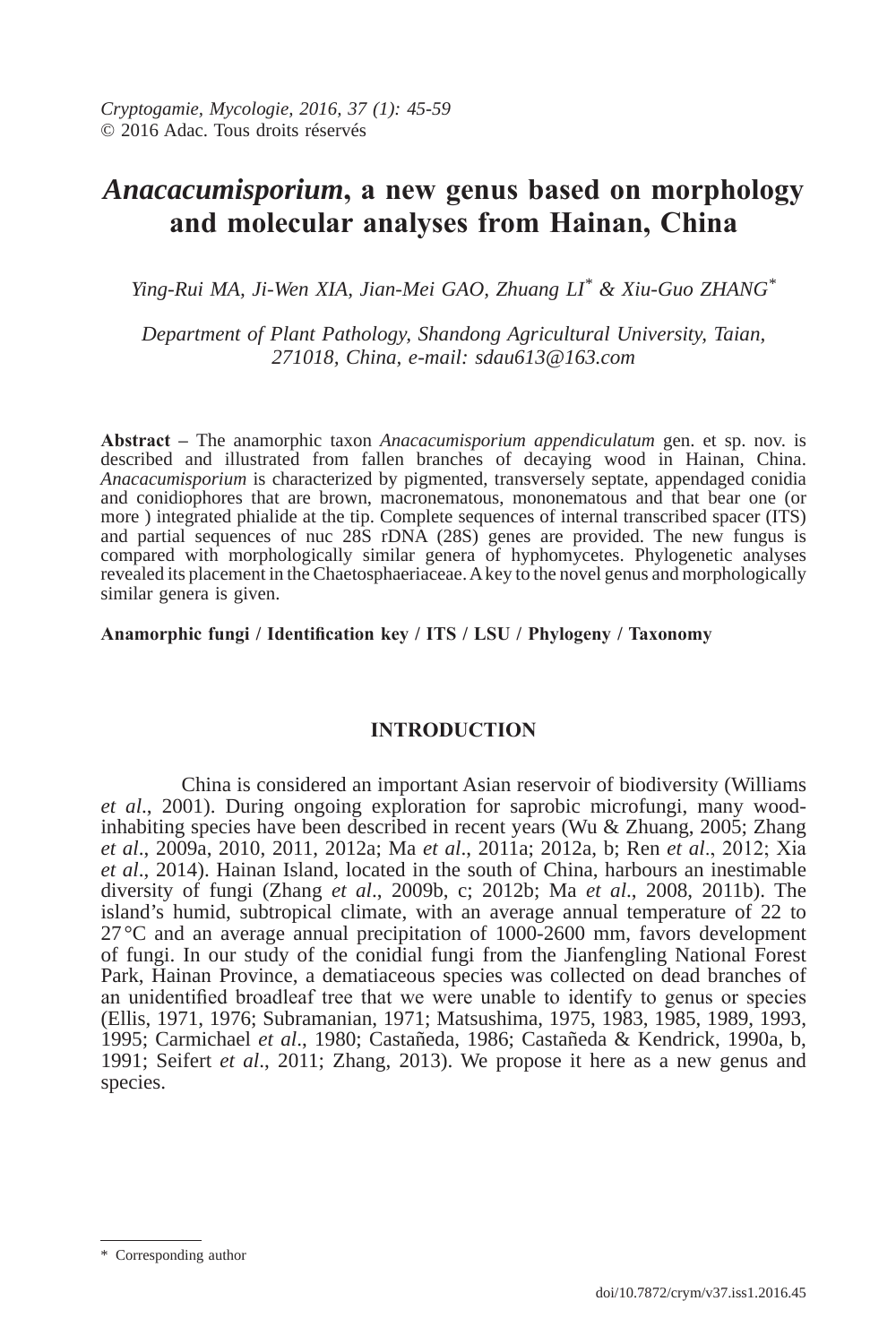#### **MATErIAlS ANd METhodS**

*Sampling and specimen examination. —* Samples of decomposed woody debris were placed in separate polyethylene bags and transported to the laboratory. The specimens were incubated in plastic boxes containing damp, sterilized tissue paper at about 25°C for more than 3 weeks and then examined with a dissecting microscope.

*Isolations of fungi. —* Single-spore cultures of hyphomycetes that could not be identified on natural substrate were isolated from dead branches and incubated on potato-dextrose agar (PDA; 200 g white potatoes boiled and filtered, 30 g dextrose, 15 g agar, 1 L distilled water). The isolates were transferred from PDA to potato-carrot agar (PCA; 200 g white potatoes boiled and filtered, 200 g carrot boiled and filtered, 15 g agar, 1 L distilled water). Isolates were grown at  $20-25\degree C$ under cool-white fluorescent light 35-40 cm above the culture surface and 8/16 h light/dark cycles for about 2 months. Mycelial plugs cut from leading edges of colonies were stored on PDA slants at 4°C.

*Morphological and cultural studies. —* Characteristics in culture, including micromorphology, colony characters and growth rate, are taken from the ex-type culture grown on PCA. Characteristics taken from nature are based on our study of the specimen from which the ex-type culture was isolated. Morphological structures were transferred with a needle to a drop of lactophenol on a slide; excess lactophenol was evaporated in a drying oven (55<sup>°</sup>C). The dried slides were sealed with neutral balsam. All microscopic characteristics were determined on the basis of measurements of 50 mature conidia and 30 conidiophores mounted in lactophenol. Photographs were obtained by use of an Olympus BX53 microscope (Olympus, Japan). The holotype is a dry culture and is deposited in the Herbarium of the Department of Plant Pathology, Shandong Agricultural University (HSAUP). Living cultures were also deposited in the Herbarium of the Department of Plant Pathology, Shandong Agricultural University (HSAUP) and in the Mycological Herbarium, Institute of Microbiology, Chinese Academy of Sciences [HMAS; http://hmas.im.ac.cn].

*Scanning electron microscopy (SEM).* — In order to clearly observe the elongation of conidiophores in our new species *Anacacumisporium appendiculatum*, the samples were taken from PCA after 2 months incubation, glutaraldehyde-fixed samples were post-fixed in 1% aqueous  $OsO<sub>4</sub>$  then dehydrated using an ascending series of ethanol (Blanco & Judelson, 2005), and treated in a critical-point dryer (Balzers Union, Liechtenstein; CPD 020) with liquid  $CO<sub>2</sub>$ . All samples were then mounted on aluminum stubs with two-sided tape, and coated with gold-palladium. Images were obtained with a Phillips XL30 FEG microscope (Phillips; Natick, MA, USA).

*DNA extraction, PCR amplification and sequencing. —* Total genomic DNA was extracted using the CTAB method (Doyle & Doyle, 1987). Primers ITS4 and ITS5 (White *et al*., 1990) were used to amplify sequences of the internal transcribed spacer region. DNAMAN (version 7.0) software based on sequences of six *Sporidesmium* species: *S. knawiae* (FJ349610), *S. tropicale* (DQ408560), *S. tengii* (DQ408559), *S. parvum* (DQ408558), *S. pachyanthicola* (DQ408557) and *S. obclavatulum* (DQ408556) were used to design primers to amplify 28S rDNA gene: 28S1 (5′-AGTAACGGCGAGTGAAGCG-3′) and 28S3 (5′-ACTCCTTGG TCCGTGTTTCA-3′). Reaction mixtures contained 5 μL of 10× ThermoPol reaction buffer [200 mM Tris-HCl, pH 8.3, 100 mM KCl, 100 mM  $(NH_4)_{2}SO_4$  20 mM  $MgSO<sub>4</sub>$  and 1% Triton X-100], 20 ng template genomic DNA,  $2^{2}$  pmol of each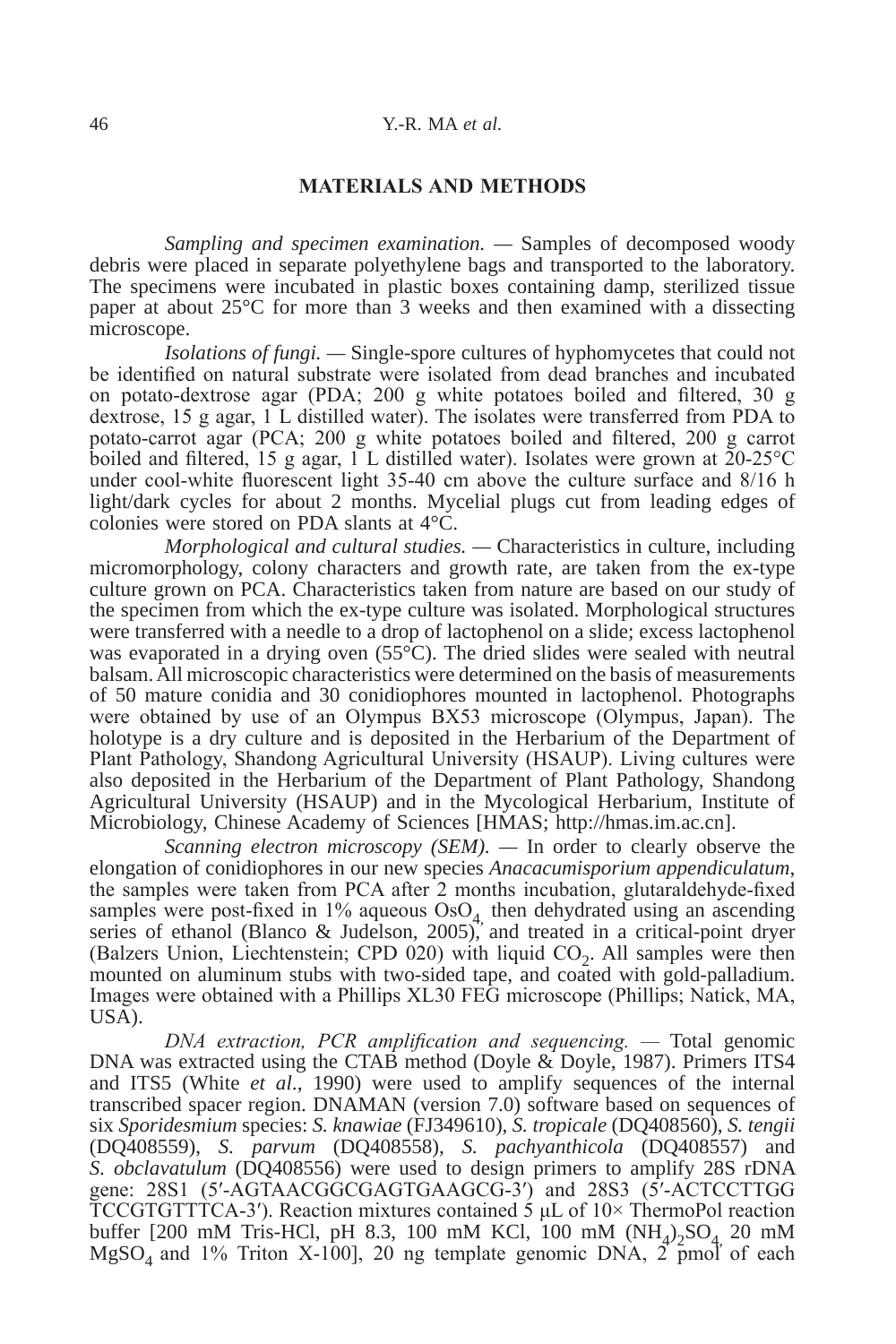primer, 4 μL of 2.5 mM dNTPs, 0.5 U of AmpliTaq polymerase, and total volume was adjusted to 50 μL with deionized water. The PCR thermal cycle for ITS and 28S rDNA gene region amplication were as follows: 94°C for 5 min, followed by 35 cycles of denaturation at 94°C for 30 s, annealing at 56°C for 30 s and elongation at 72 $^{\circ}$ C for 50 s, with a final extension step of 72 $^{\circ}$ C for 10 min. The PCR-amplified DNA fragments were fractionated in  $1.0\%$  agarose gels in  $0.5 \times$ TBE buffer, and UV illumination. The PCR products were purified using a DNA fragment Purification Recovery Kit (BioTeke). Sequencing of both strands of each fragment was performed with an ABI PRISM 3730 DNA autosequencer using either dRhodamine terminator or Big Dye Terminator chemistry (Applied Biosystems, Foster City, CA, USA). The DNA sequences of ITS and 28S genes generated in this study were submitted to GenBank [www.ncbi.nlm.nih.gov.] Other ITS and 28S sequences used in our analyses were obtained from GenBank (Table I).

*Molecular phylogenetic analyses. —* A BLAST sequence identity search (Altschul *et al*., 1997) was carried out to compare data from our isolate with those of other fungi deposited in the GenBank database, mostly from studies published by Paulus *et al*., (2004), Jeewon *et al*. (2009), Shenoy *et al*., (2010), Réblová *et al*., (2011), Magyar *et al*., (2011), Crous *et al*., (2012, 2014), Crous *et al*., (2014), Hern.- Restr *et al*. (2014), Hashimoto *et al*., (2014, 2015). Sequences were managed and aligned manually with Sequencher 3.1 (Gene Codes Corp., Ann Arbor, Michigan) and Clustal X 1.81 (Thompson *et al*., 1997). The alignments were checked visually and improved manually where necessary. Phylogenetic analyses were performed with PAUP\* 4.0b10 (Swofford, 2002). Trees were produced with neighbor joining (NJ) and Maximum parsimony (MP) analyses of combined ITS and 28S sequence datasets. The Kimura two-parameter distance calculation was used in NJ analysis. In the MP analysis trees were inferred with heuristic search option with tree bisection reconnection (TBR) branch swapping and 1000 random sequence additions. Maxtrees were 100, branches of zero length were collapsed and all parsimonious trees were saved, 2 parsimonious trees were obtained [tree length (TL) of 1430 steps, consistency index  $\overline{(CI)} = 0.544056$ , retention index  $\overline{(RI)} = 0.748360$ , rescaled consistency index  $(RC) = 0.407150$ , homoplasy index  $(HI) = 0.455944$ . All characters have equal weight in the analysis, and gaps were treated as missing data. The alignment was deposited in TreeBASE [www.treebase.org, submission number 17725]. Sequences of *Phialophphora hyalina* were used as outgroups.

#### **rESulTS**

*Phylogenetic analyses. —* The size of DNA fragments was of 475-478 bp for ITS, and 498-501 bp for 28S. Alignment of the ITS-28S fragments resulted in a 925-character dataset (including alignment gaps), 36 sequences representing 31 species (including the outgroup sequences) belonging to 4 families were used in the alignment to define the placement of the new species *Anacacumisporium appendiculatum*. Comparisons of bootstrap support for clades inferred in the MP and NJ obtained from the analyses of the combined DNA sequences show no conflicts. Both trees have similar topologies. (Figs 1-2). MP and NJ analyses concur on two major lineages, respectively representing the orders Chaetosphaeriales and Glomerellales. *Anacacumisporium appendiculatum* fell into the Chaetosphaeriales lineage very well. Our results indicate that the Chaetosphaeriaceae is paraphyletic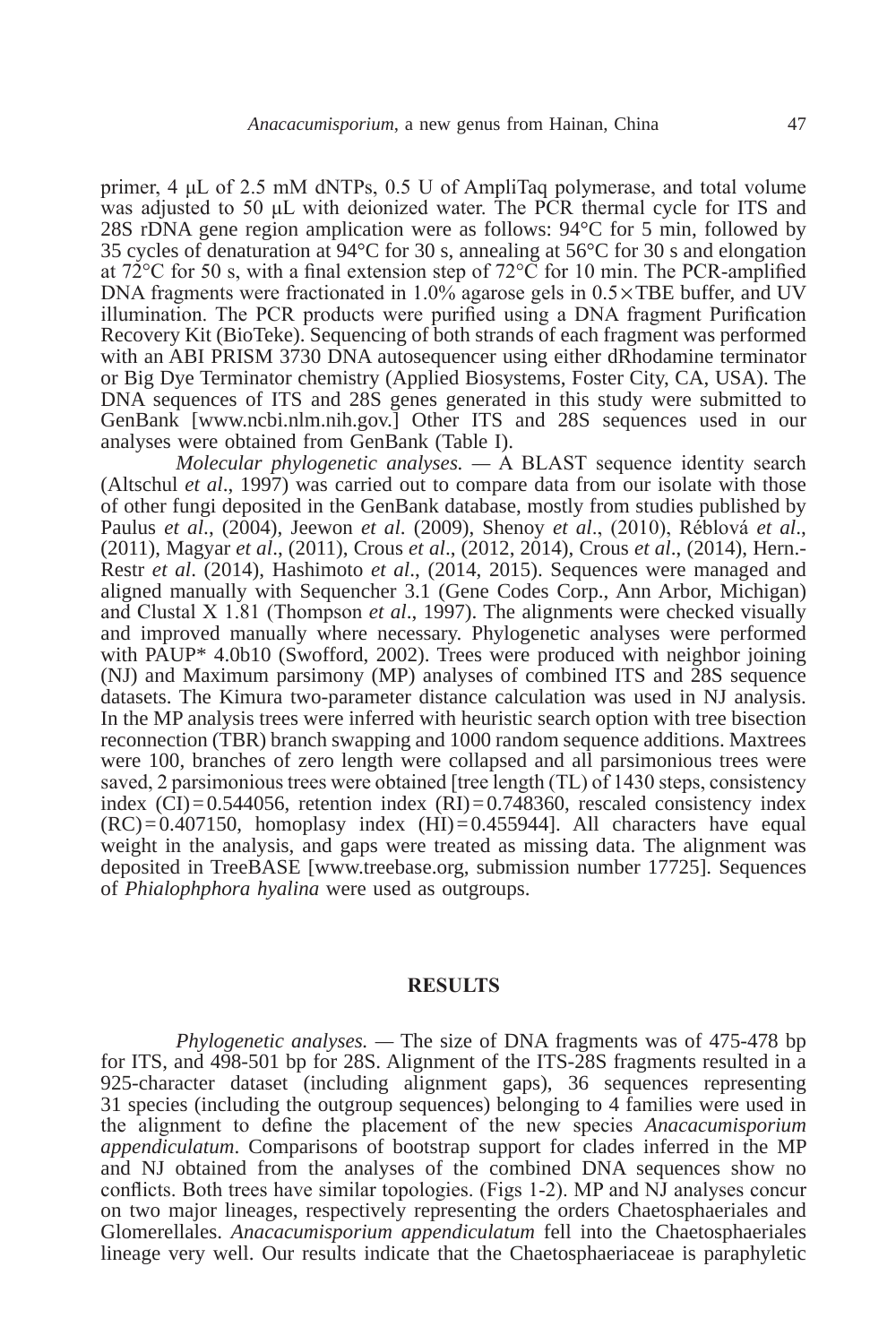| $\sim$ $\sim$ $\sim$<br>í                                                                                        |
|------------------------------------------------------------------------------------------------------------------|
|                                                                                                                  |
| ļ<br>$\ddot{\phantom{a}}$<br>]<br>}<br>i                                                                         |
| i                                                                                                                |
| THE TO THE THE<br>l                                                                                              |
|                                                                                                                  |
| $\ddot{\phantom{a}}$                                                                                             |
|                                                                                                                  |
| <b>SACAR CAR C</b>                                                                                               |
|                                                                                                                  |
|                                                                                                                  |
| ï                                                                                                                |
| i di controllere della controllere della controllere della controllere della controllere della controllere della |
|                                                                                                                  |
| Togo actrice in case case and converted to                                                                       |
|                                                                                                                  |
|                                                                                                                  |
|                                                                                                                  |
| - 11.11.11                                                                                                       |
|                                                                                                                  |
| ļ                                                                                                                |
| I<br>۱                                                                                                           |
| lablu<br>$\ddot{\phantom{0}}$<br>ŀ<br>į                                                                          |

| Substrate and Locality                                   | <b>Source</b> <sup>a</sup>     | $T S^b$                                                                                                                                                                                                                                                                                                                                                                          | <b>28S</b>     |
|----------------------------------------------------------|--------------------------------|----------------------------------------------------------------------------------------------------------------------------------------------------------------------------------------------------------------------------------------------------------------------------------------------------------------------------------------------------------------------------------|----------------|
| China (Hainan), decaying broadleaf tree                  | <b>HMAS 245593</b>             | KT001555                                                                                                                                                                                                                                                                                                                                                                         | KT001553       |
|                                                          |                                | KT001556                                                                                                                                                                                                                                                                                                                                                                         | KT001554       |
| Brazil, decaying leaf                                    | CBS 112007                     | 1Q889272                                                                                                                                                                                                                                                                                                                                                                         | JQ889288       |
| Uganda, dead needles of Pinus patula                     | CBS 138866                     | KP004465                                                                                                                                                                                                                                                                                                                                                                         | KP004493       |
|                                                          | CBS 593.93                     | AF178556                                                                                                                                                                                                                                                                                                                                                                         | AF178556       |
| Germany, Symphoricarpos albus                            | CBS 570.76                     | AF178560                                                                                                                                                                                                                                                                                                                                                                         | AF178560       |
| Sweden, dead stem of Urtica dioica                       | CBS 879.85                     | HM237328                                                                                                                                                                                                                                                                                                                                                                         | HM237322       |
| Netherlands, acorn of Quercus sp.                        | CBS 966.69                     | AF178559                                                                                                                                                                                                                                                                                                                                                                         | AF178559       |
| Japan, dead culms of bamboo                              | <b>MAFF 244328</b>             | AB900896                                                                                                                                                                                                                                                                                                                                                                         | $\overline{1}$ |
|                                                          | <b>HHUF 30001</b>              |                                                                                                                                                                                                                                                                                                                                                                                  | AB934039       |
| Viet Nam (Can Dao Islands), leaves of Ipomoea pes-caprae | CBS 138898                     | KP004446                                                                                                                                                                                                                                                                                                                                                                         | KP004474       |
| USA (Illinois), Malus                                    | CPC 18957                      | 1Q889285                                                                                                                                                                                                                                                                                                                                                                         | AB934040       |
| Cuba (Granma), Stigmaphyllon sagraeanum                  | CBS 825.91                     | 1Q889279                                                                                                                                                                                                                                                                                                                                                                         | JQ889295       |
| Cuba, leaf litter of Bucida palustris                    | CBS 838.91                     | GU180628                                                                                                                                                                                                                                                                                                                                                                         |                |
| Cuba, leaf of Bucida palustris                           | CBS 421.95                     | $\mathbf{I}$                                                                                                                                                                                                                                                                                                                                                                     | HM237325       |
| unpublished                                              | FMR 12089                      | HF678528                                                                                                                                                                                                                                                                                                                                                                         | HF678538       |
| Netherlands, bark of Acer sp.                            | CBS 214.56                     | AF178558                                                                                                                                                                                                                                                                                                                                                                         | AF178558       |
| Cuba, decayed wood of a twig                             | <b>MUCL 40959</b>              | 38 <b>F609QE</b>                                                                                                                                                                                                                                                                                                                                                                 | HQ609480       |
| South Africa, Ipomoa batatas                             | CBS 869.96                     | GU180626                                                                                                                                                                                                                                                                                                                                                                         |                |
| South Africa, Ipomoa batatas                             | CBS 870.96                     | $\begin{array}{c} \rule{0pt}{2.5ex} \rule{0pt}{2.5ex} \rule{0pt}{2.5ex} \rule{0pt}{2.5ex} \rule{0pt}{2.5ex} \rule{0pt}{2.5ex} \rule{0pt}{2.5ex} \rule{0pt}{2.5ex} \rule{0pt}{2.5ex} \rule{0pt}{2.5ex} \rule{0pt}{2.5ex} \rule{0pt}{2.5ex} \rule{0pt}{2.5ex} \rule{0pt}{2.5ex} \rule{0pt}{2.5ex} \rule{0pt}{2.5ex} \rule{0pt}{2.5ex} \rule{0pt}{2.5ex} \rule{0pt}{2.5ex} \rule{0$ | GU180644       |
| Solomon Islands, leaf of Musa                            | CBS 346.76                     | GU180625                                                                                                                                                                                                                                                                                                                                                                         | GU180640       |
| Japan (Aomori), dead twigs of Pleioblastus chino         | <b>MAFF 244358</b>             | AB934065                                                                                                                                                                                                                                                                                                                                                                         | AB934041       |
| Japan (Aomori), dead twigs of Sasa kurilensis            | MAFF 244359                    | AB934066                                                                                                                                                                                                                                                                                                                                                                         | AB934042       |
| Japan (Aomori), Sasa sp.                                 | MAFF 244360                    | AB934067                                                                                                                                                                                                                                                                                                                                                                         | AB934043       |
| Sweden, Fraxinus excelsior                               | CBS 113701                     | JQ889287                                                                                                                                                                                                                                                                                                                                                                         | $\overline{1}$ |
| Japan (Aomori), dead stems of Clematis florida           | MAFF 244363                    | $\overline{1}$                                                                                                                                                                                                                                                                                                                                                                   | AB934045       |
| Japan (Aomori), dead stems of Clematis florida           | MAFF 244363                    | AB934070                                                                                                                                                                                                                                                                                                                                                                         | $\mathbf I$    |
| Japan (Aomori), overwintered stems of Artemisia sp.      | MAFF 244362                    |                                                                                                                                                                                                                                                                                                                                                                                  | AB934046       |
| Japan (Aomori), dead twigs of Morus bombycis             | <b>MAFF 244364</b>             | AB934071                                                                                                                                                                                                                                                                                                                                                                         |                |
|                                                          | Japan, decaying plant material |                                                                                                                                                                                                                                                                                                                                                                                  |                |

48 Y.-R. MA *et al.*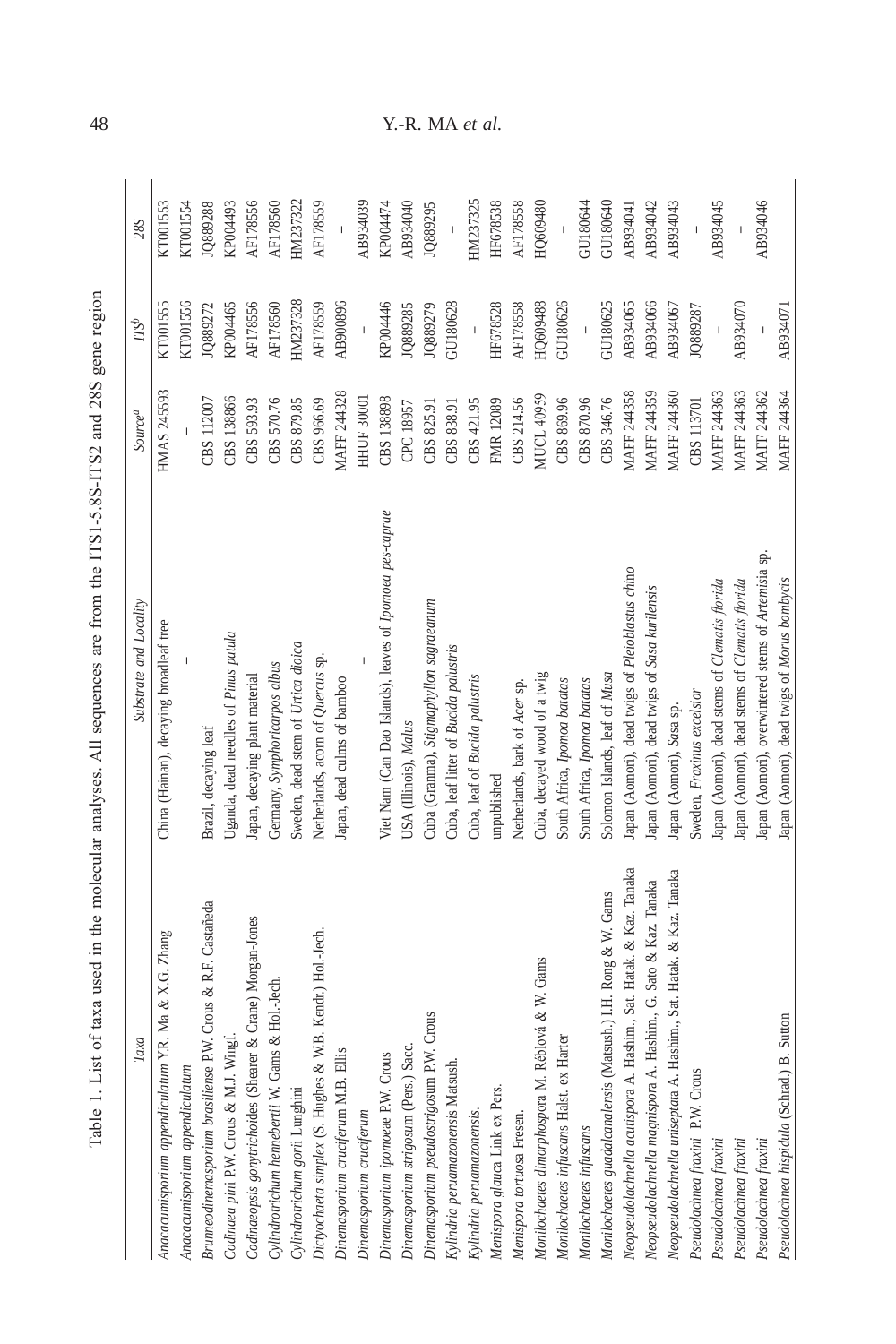| i                       |
|-------------------------|
| Ï                       |
|                         |
|                         |
|                         |
|                         |
| ֚֘֝                     |
|                         |
|                         |
|                         |
|                         |
|                         |
| j                       |
| ֚֚֚֬<br>ï               |
| ׇׇ֚֘֝֡                  |
|                         |
|                         |
|                         |
|                         |
| ׇ֘֒                     |
| ֖֖֖֖֢ׅ֢ׅ֢ׅ֖֚֚֚֚֚֚֚֚֚֬֓֓ |
| ļ<br>l                  |
| ī                       |
|                         |
|                         |
|                         |
|                         |
| j                       |
| ļ                       |
|                         |
|                         |
| $\vdots$                |
|                         |
|                         |
| i                       |
|                         |
|                         |
|                         |
|                         |
|                         |
|                         |
|                         |
|                         |
|                         |
|                         |
|                         |
|                         |
| l<br>ì                  |
|                         |
|                         |
|                         |
|                         |
|                         |
| j                       |
|                         |
| j                       |
|                         |
|                         |
|                         |
|                         |
|                         |
|                         |
|                         |
|                         |
|                         |
|                         |
| ĺ                       |
|                         |
|                         |
|                         |
|                         |
|                         |
|                         |
|                         |
|                         |
|                         |
|                         |
|                         |
|                         |
|                         |
|                         |
| j                       |
|                         |
|                         |
|                         |
| Ś                       |
| ā<br>Ì<br>ŀ             |

| Taxa                                                           | Substrate and Locality                               | <b>Source</b> <sup>a</sup> | $T S^b$                  | 28S      |
|----------------------------------------------------------------|------------------------------------------------------|----------------------------|--------------------------|----------|
| Pseudolachnea hispidula                                        | Japan (Aomori), dead twigs of Morus bombycis         | MAFF 244365                |                          | AB934048 |
| Pseudolachnella botulispora A. Hashim., G. Sato & Kaz. Tanaka  | Japan (Shizuoka), dead twigs of Phyllostachys aurea  | MAFF 244367                | AB934075                 | I        |
| Pseudolachnella botulispora                                    | Japan (Iwate), dead twigs of Phyllostachys pubescens | MAFF 244368                | $\overline{\phantom{a}}$ | AB934051 |
| Pseudolachnella campylospora A. Hashim., G. Sato & Kaz. Tanaka | Japan (Iroshima), dead twigs of bamboo               | MAFF 244370                | AB934077                 | AB934053 |
| Pseudolachnella fusiformis A. Hashim., G. Sato & Kaz. Tanaka   | Japan (Nara), dead sheath of bamboo                  | <b>MAFF 224373</b>         | AB934080                 | AB934056 |
| Pseudolachnella longiciliata (I. Hino & Katum.) Nag Raj        | Japan (Hokkaido), dead twigs of Sasa kurilensis      | MAFF 224374                | AB934084                 |          |
| Pseudolachnella longiciliata                                   | Japan (Aomori), dead sheath of Sasa kurilensis       | <b>MAFF 244377</b>         | $\overline{\phantom{a}}$ | AB934060 |
| Phialophora hyaline W. Gams                                    | Germany, soil of wheat field                         | CBS 177.74                 | GU727563                 | GU727563 |
| Phialophora hyaline                                            | Germany, soil of wheat field                         | CBS 130.74                 | GU727562                 | GU727562 |
| R. Shoemaker<br>Pyrigemmula aurantiaca D. Magyar &             | Hungary (Noszvaj), cortex of Vitis vinifera          | CBS 126743                 | HM241692                 | HM241692 |
| Pyrigemmula aurantiaca                                         | Hungary (Noszvaj), cortex of Vitis vinifera          | CBS 126744                 | HM241693                 | HM241693 |
| Rattania setulifera Prabhugaonkar & Bhat                       | India, leaf of Calamus thwaitesii                    | GUFCC15501                 | GU191794                 | HM171322 |
| Striatosphaeria codinaeophora Samuels & E. Miill.              | Puerto Rico, Dacryodes excelsa                       | CBS 101323                 | AF178546                 | AF178546 |
| Striatosphaeria codinaeophora                                  | I                                                    | SMH 1524                   | I                        | AF466088 |
| Thozetella nivea (Berk.) Kuntze                                | I                                                    | Jeewon et al. 2015         | EU825201                 | EU825200 |

HHUF = Herbarium of Hrosaki University, Fungi; HMAS = Mycological Herbarium, Institute of Microbiology, Chinese Academy of Sciences; MAFF = Ministry of Agriculture, Forestry and<br>Fisheries; MUCL = Mycothèque de Université HHUF = Herbarium of Hirosaki University, Fungi; HMAS = Mycological Herbarium, Institute of Microbiology, Chinese Academy of Sciences; MAFF = Ministry of Agriculture, Forestry and Fisheries; MUCL = Mycothèque de Université Catholique de Louvain, (Agro) Industrial Fungi & Yeasts Collection, Louvain-la-Neuve, Belgium; FMR = Facultat de Medicina i Cie`ncies de la Salut, Reus, Spain. Culture and specimen abbreviations: SMH = S.M. Huhndorf. b ITS1-5.8S-ITS2 gene region.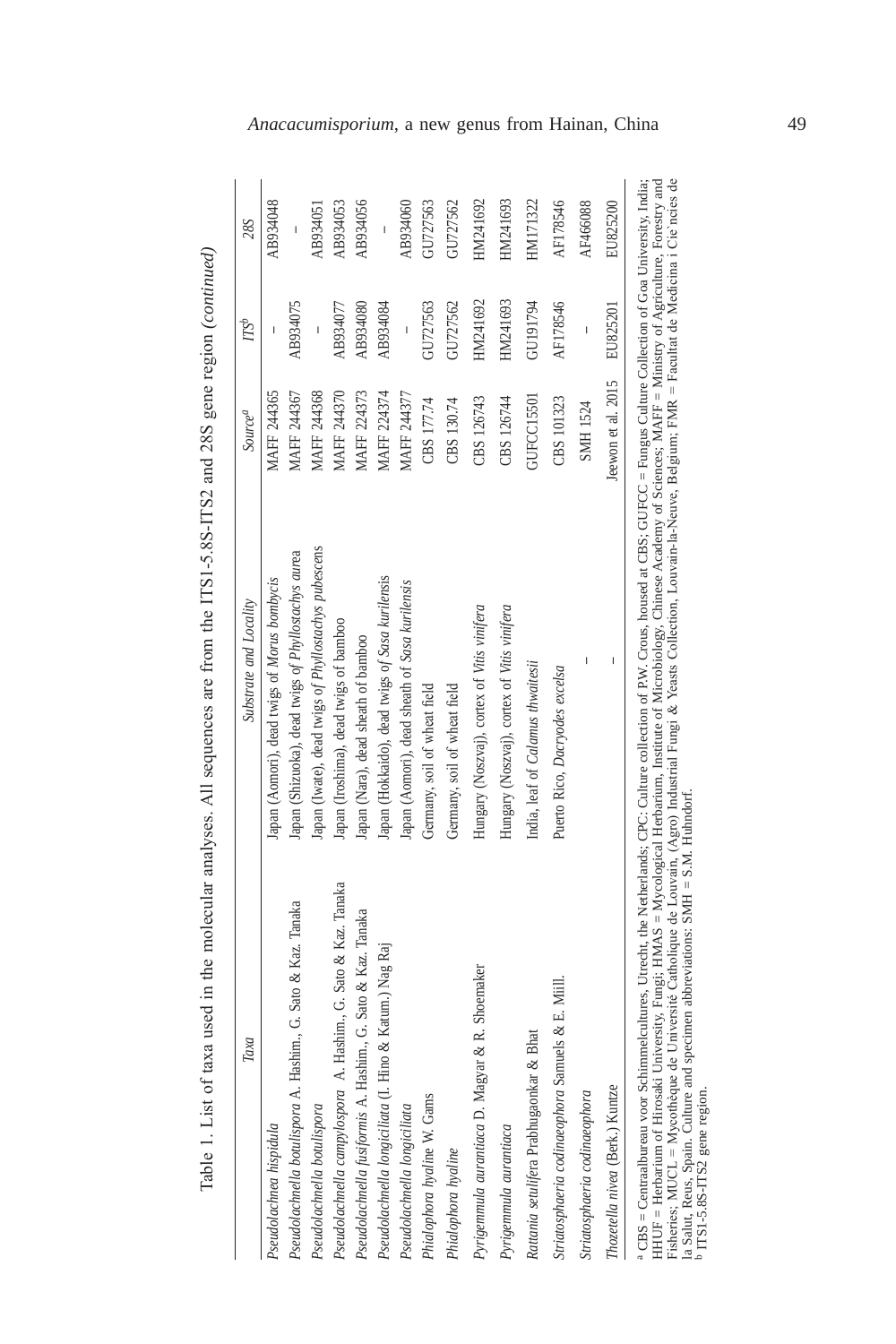

Fig. 1. Neighbor joining tree based on analysis of combined ITS and 28S sequences. Bootstrap support for the nodes is indicated above branches. Bootstrap values < 70% are not shown. The tree is rooted with *Phialophora hyaline*.

with two collections of *Pyrigemmula* forming a sister group to the other genera of the Chaetosphaeriaceae except for *Rattania*. The Chaetosphaeriales lineage contains a well-supported clade of 26 sequences belonging to 13 genera, which is further subdivided into two well supported sister groups: a large clade (A) composed of 12 different genera, and a small clade (B) composed of 1 genera, every genus forms a single lineage with high bootstrap support. BLAST of combined ITS-28S sequences of our unknown fungus did not reveal any close hits although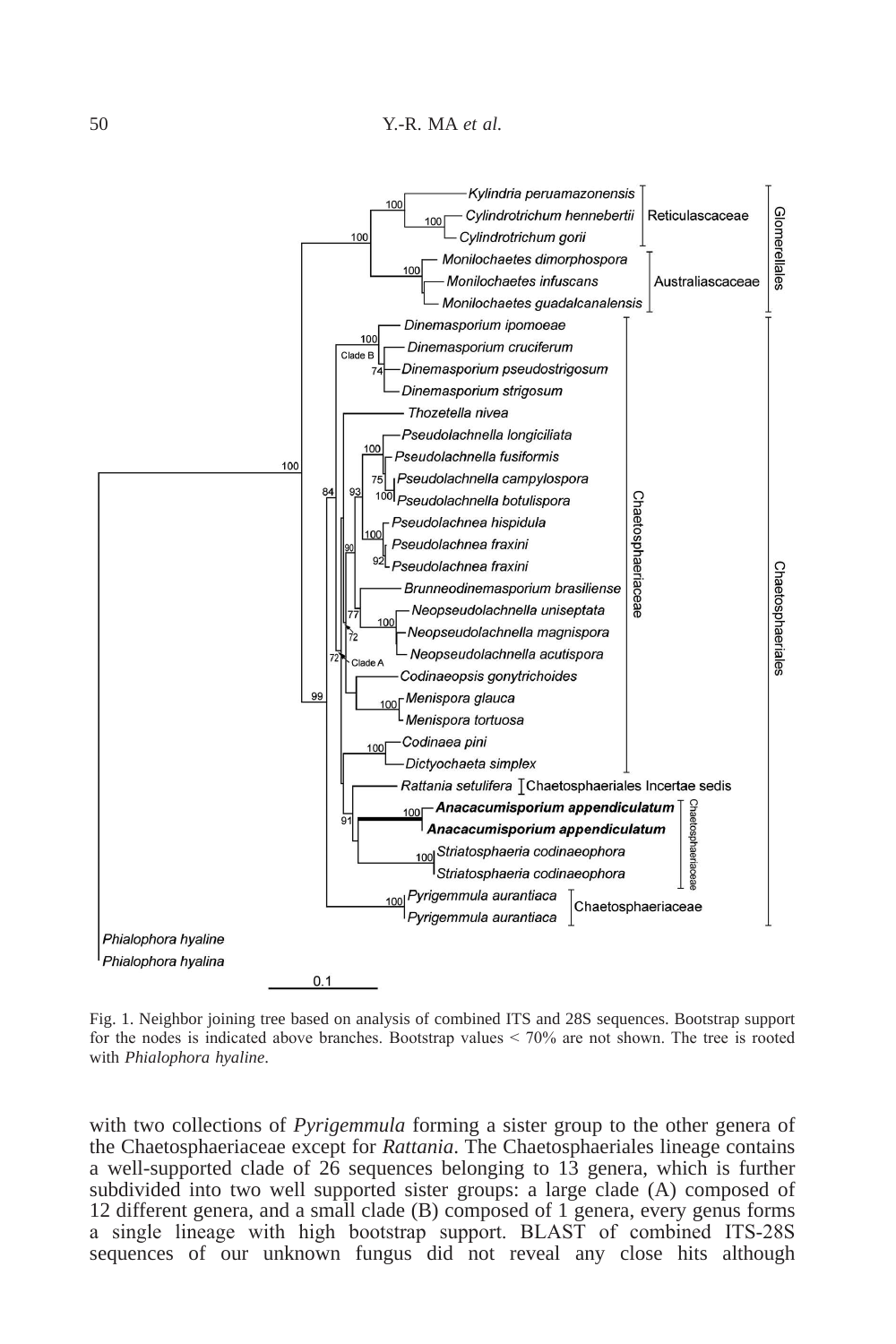

Fig. 2. Maximum parsimony tree derived from analysis of the combined ITS and 28S sequences. Bootstrap support for the nodes is indicated above branches. Bootstrap values < 70% are not shown. The tree is rooted with *Phialophora hyaline*.

*Striatosphaeria codinaeaphora* was shown to be a close sister lineage. For this reason and because of its distinct morphological characters we propose to describe our unknown isolate as a new species in a new genus: *Anacacumisporium appendiculatum*. Species belonging to the Glomerellales lineage clustered in a wellsupported monophyletic sister clade to the Chaetosphaeriales. There they formed into two well-supported branches representing, respectively, the families Australiascaceae and Reticulascaceae.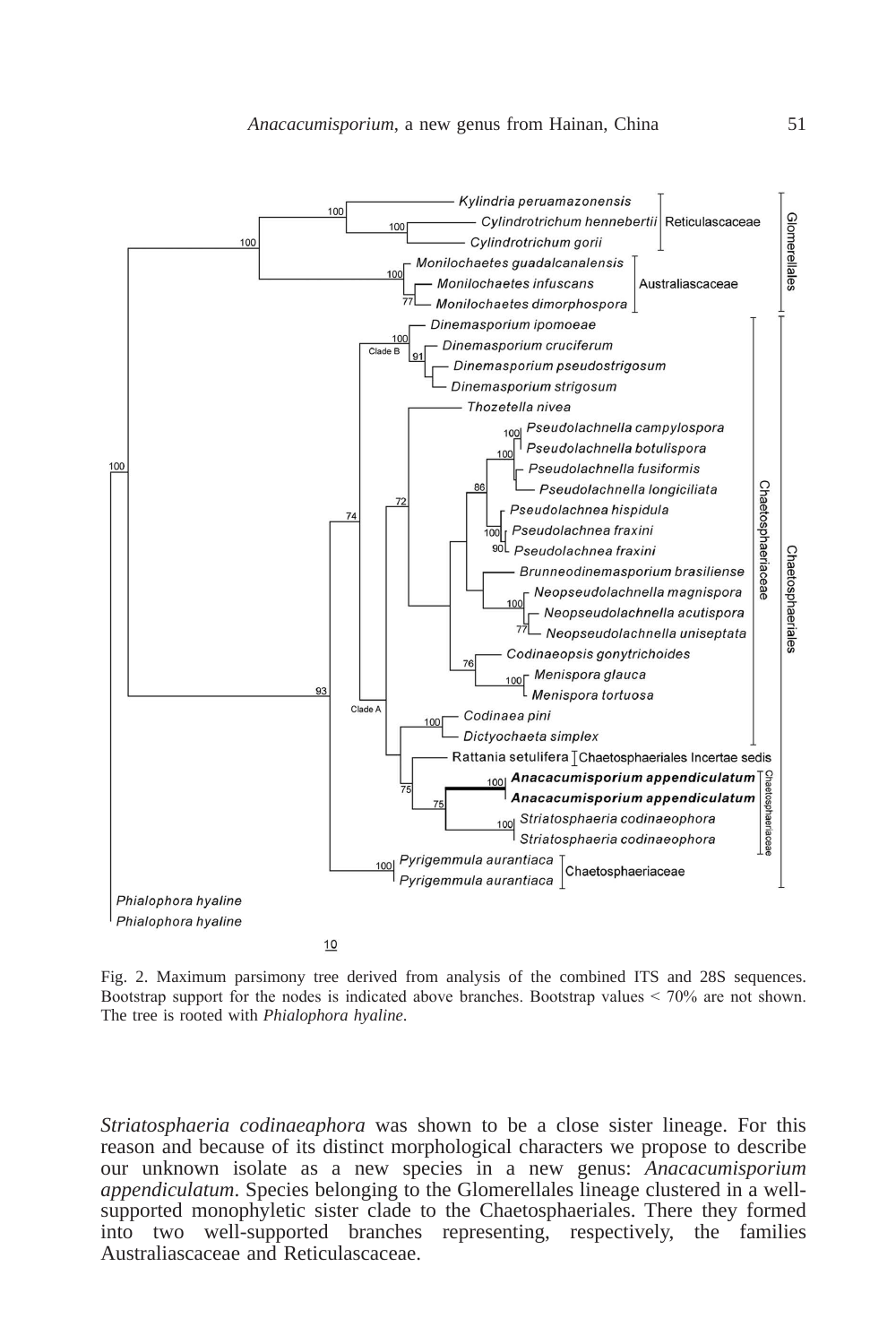## **TAXoNoMY**

#### *Anacacumisporium* Y.R. Ma & X.G. Zhang, gen. nov.

*MycoBank* MB 811418

*Type species*: *Anacacumisporium appendiculatum*

*Etymology*: In reference to its similarity to *Cacumisporium* Preuss.

*Diagnosis*: *Anacacumisporium* is characterized by mononematous, macronematous conidiophores with inconspicuous phialidic conidiogenous cells and euseptate conidia with an appendage at the tip and base, conidia aggregated in slimy masses at the conidiogenous loci, schizolytic secession*.*

**colonies** effuse, dark brown, hairy. Mycelium partly superficial, partly immersed in the substratum. **conidiophores** macronematous, mononematous, erect, unbranched, straight or flexuous, cylindrical, thick-walled, smooth, septate, brown at the base, colourless towards the apex, determinate in length. **conidiogenous cells**  integrated, terminal and/or intercalary, cylindrical, brown, pale brown or subhyaline, smooth or verrucose, phialidic, mono-polyblastic; collarette narrow or flaring, not apparently proliferating. **conidia** solitary, dry, apical and/or lateral, simple, smooth, typically reniform, ellipsoidal to fusiform, but sometimes cylindrical, rarely obclavate, brown to dark brown or bicolorus, with an appendage at each end. Conidial secession schizolytic.

> *Habitat*: Dead branches of unidentified broadleaf tree*. Known distribution*: Hainan, China.

*Anacacumisporium appendiculatum* Y.R. Ma & X.G. Zhang, sp. nov. **Figs 3-5**

#### *MycoBank* MB 811419

*Typification*: CHINA. HAINAN PROVINCE: Ledong, Jianfengling National Forest Park, 18°42'N, 108°52'E, 1412 m elevation, fungus on dead branches of unidentified broadleaf tree, 17 May 2014, Yingrui Ma (HOLOTYPE HSAUP H4589). Ex-type culture HSAUPmyr4589, HMAS 245593 (living cultures).

*Etymology*: The epithet refers to the conidia ('spora') that have small appendages (appendiculatus).

Known distribution: Hainan, China.

Teleomorph: Unknown.

Characteristics on the natural substrate: Colonies effuse, dark brown, hairy. Mycelium partly superficial, partly immersed in the substratum. Conidiophores macronematous, mononematous, erect, unbranched, straight or flexuous, cylindrical, thick-walled, smooth, 4-9-septate, 115-280 μm long, 5.5-10.5 μm wide at the broadest part, determinate in length, brown at the base, colourless towards the apex, not apparently proliferating. Conidiogenous cells integrated, cylindrical, subhyaline to pale brown, smooth, with one apical and occasionally several lateral phialidic openings distributed over the top region. Conidia solitary, dry, reniform, fusiform or oval, acute at each end, 20-25 μm long, 7-10.5 μm wide in the broadest part, mostly with 3-transversely euseptate, the central cells darker than the terminal cells or uniformly pale brown, smooth, with a single, unicellular appendage at the tip and base, conidia adhering in a slimy mass.

Characteristics in culture: Colonies on PCA 4-6 cm after about 2 months at 20-25°C, floccose, very dark brown to black. Hyphae thick-walled, septate, dark brown, smooth, sometimes verrucose. Conidiophores arising from surface of aerial hyphae, solitary, macronematous,  $83-250 \times 3.5-7$  µm, determinate in length, dark brown, colourless towards the apex. Conidiogenous cells integrated, terminal and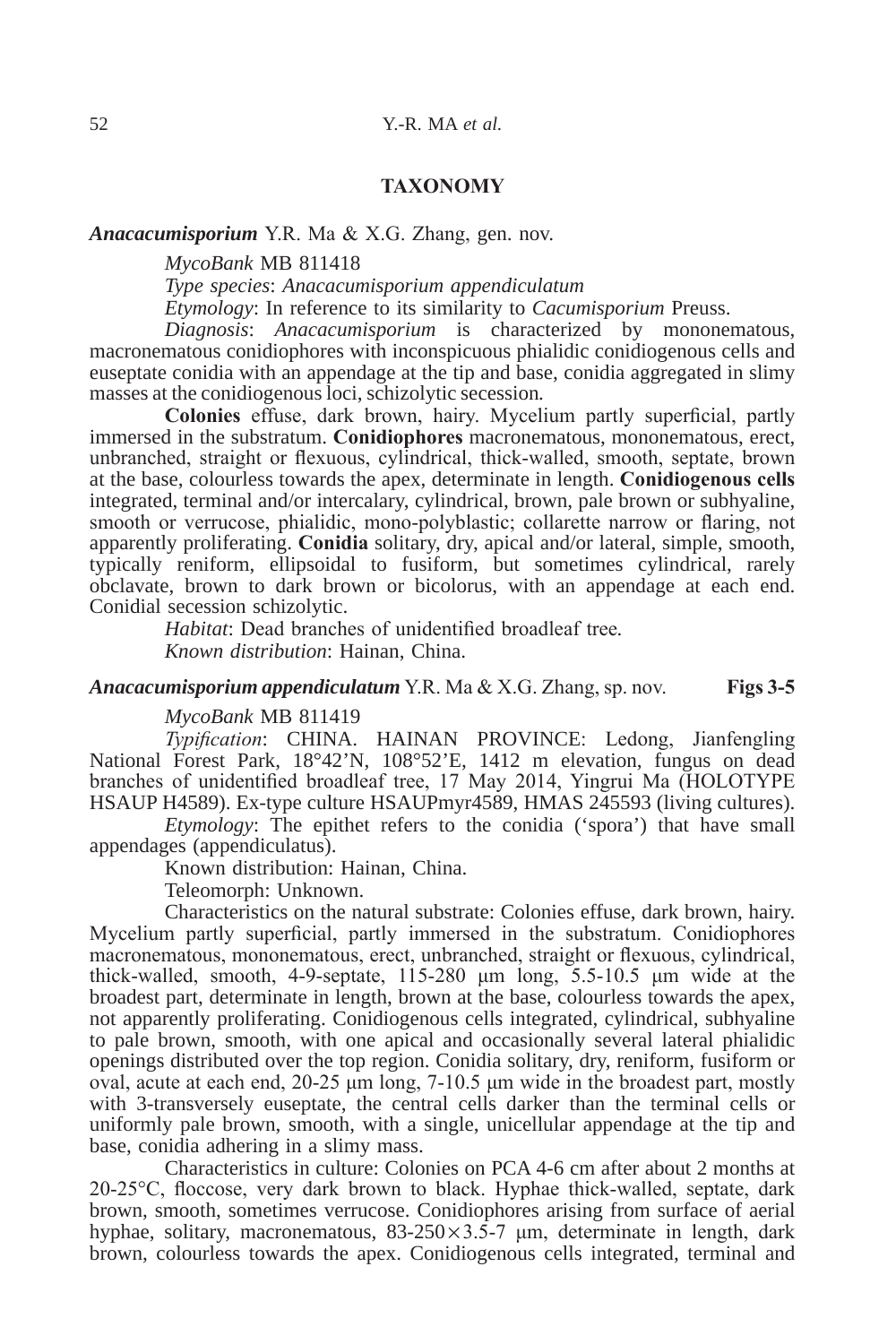

Fig. 3. *Anacacumisporium appendiculatum* from the natural substrate (HSAUP H4589). **A**: Conidiophore with conidia and conidiogenous pores. **B**: Colony on natural substrate. **c**: Conidiogenous cells. **d**: Conidia. Bars A, C 20 μm; D 10 μm.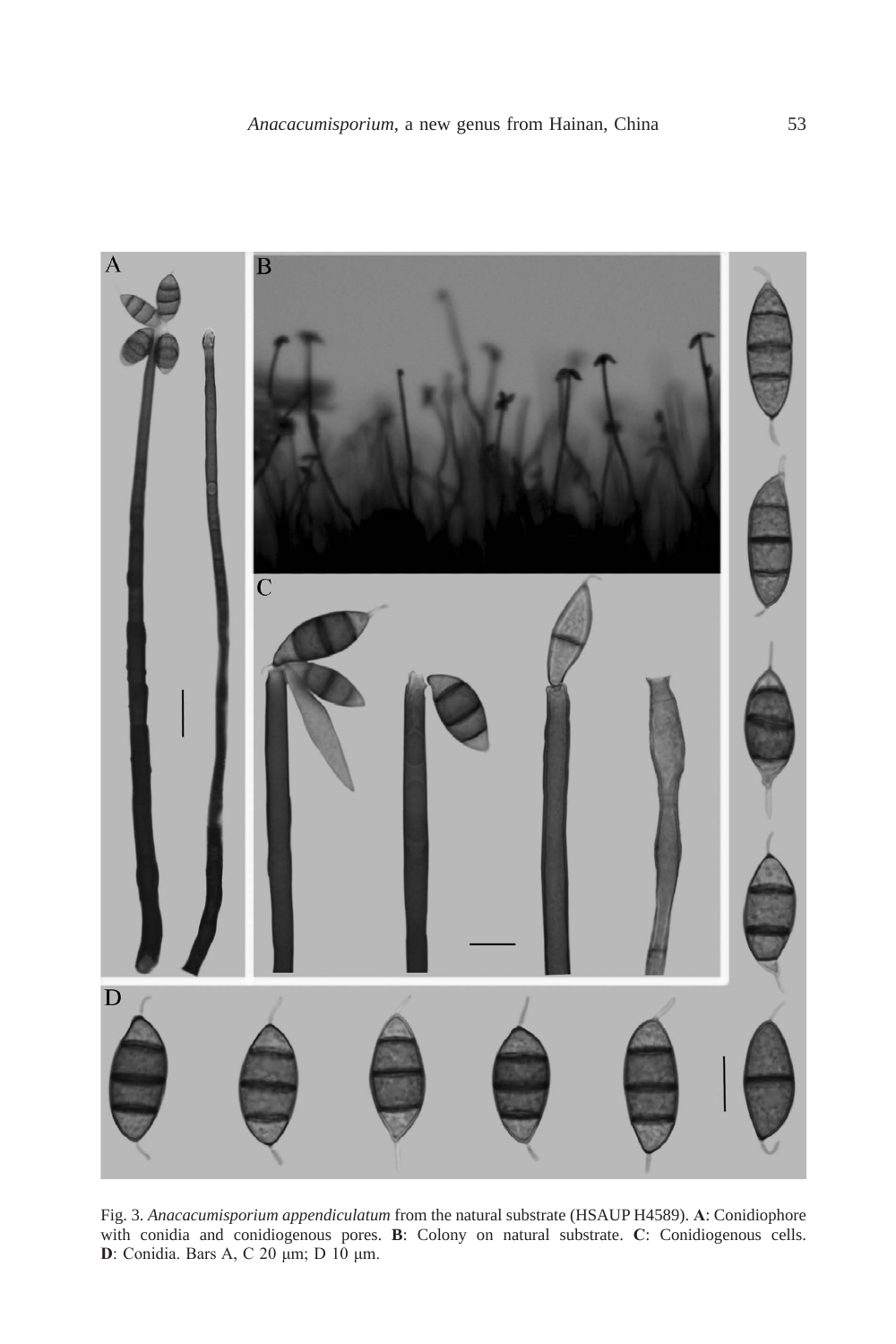

Fig. 4. *Anacacumisporium appendiculatum*. Conidiophores and conidia. Bar 10 μm.

intercalary, cylindrical, pale brown to subhyaline, smooth, swollen at the base and tapering towards the apex, vase-shaped collarette visible. Conidia navicular, oval to fusiform, 1-3-septate,  $15-25 \times 7.5-12$  µm, brown, terminal cells lighter, smooth, but finely rough when seen with SEM, with a single, unicellular appendage at each end, appendages 2.5-6 μm long.

## **dIScuSSIoN**

The anamorphs of the Chaetosphaeriaceae (Chaetosphaeriales, Réblová *et al*., 1999, 2011) are macronematous, mononematous conidiophores with the conidiogenous cell terminal, integrated, and phialidic. *Anacacumisporium appendiculatum* fits the general description well. *Anacacumisporum* is distinct in the Chaetosphaeriaceae in having multiseptate, phragmosporous conidia that bear a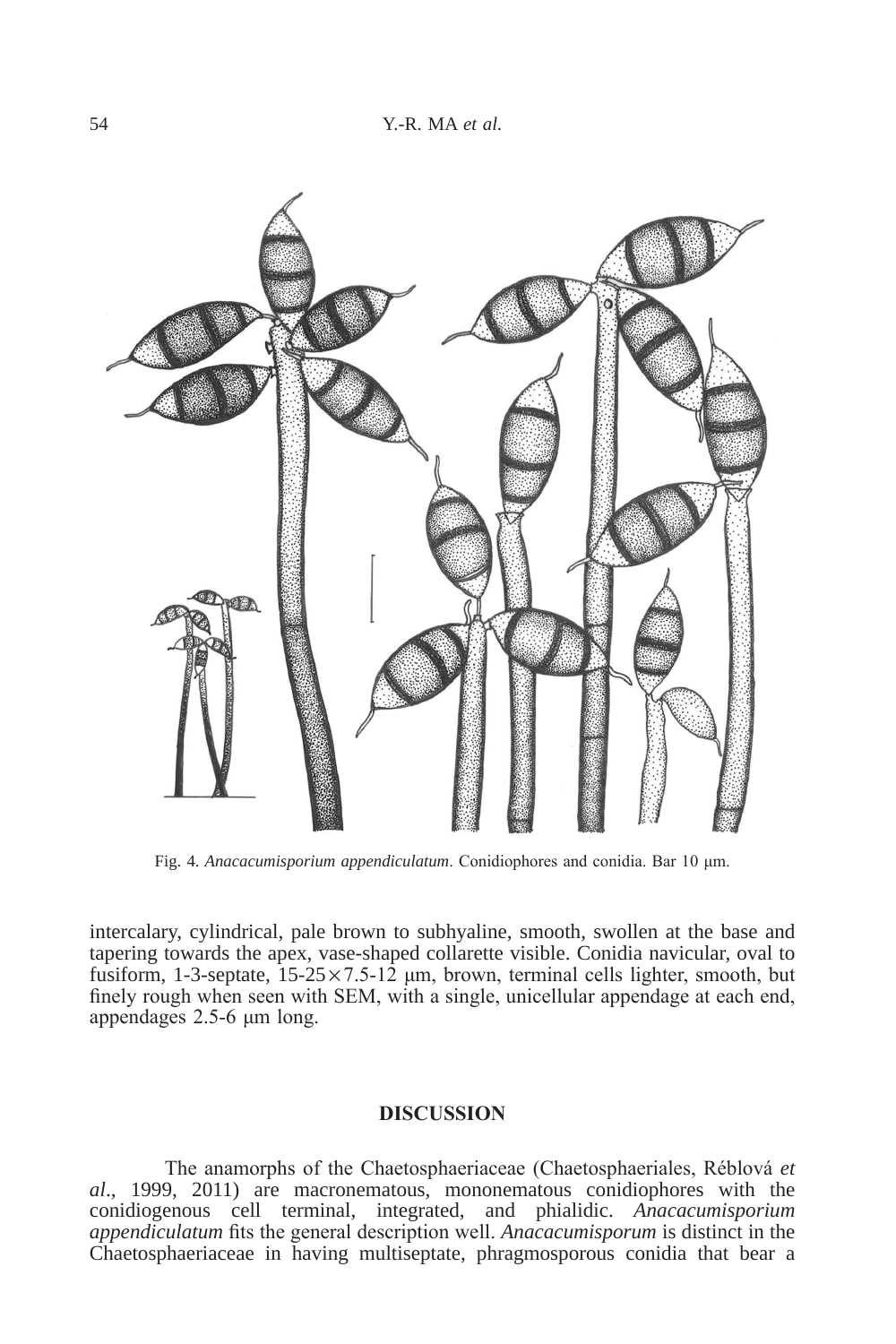

Fig. 5. *Anacacumisporium appendiculatum* from culture on PCA (HSAUPmyr4589). A-C: Photographs from culture. **A**: Conidiophores with conidia. **B**: Conidiogenous cells showing the collarette. **c**: Mature conidia. **d-F**: SEM microphotographs from culture. **d, E**: Conidiogenous cells with conidia; **F**: Conidia. Bars A, C 20 μm; B, D, E 10 μm; F 5 μm.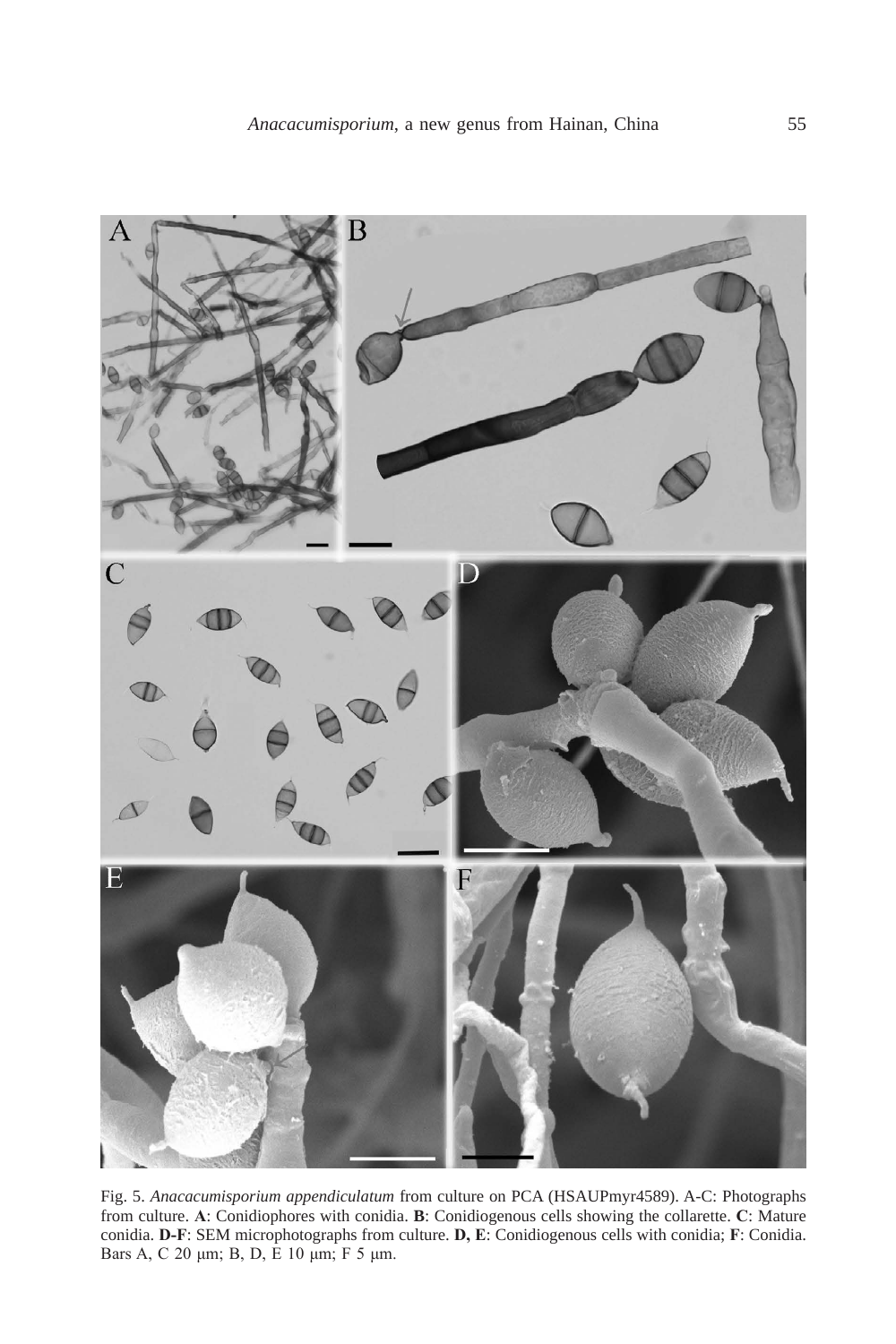setula at each end. Conidia of typical members of the family, including *Dictyochaeta* and *Codinaea* (Réblová, 2000, Whitton *et al*., 2000, Cruz *et al*., 2008, Crous *et al*., 2014), are aseptate or 1-septate; they may be setulose or not. Based on our analysis, the closest relative of *A. appendiculatum* is *Striatosphaeria codinaeaphora* Samuels & E. Müll., type of the monotypic genus *Striatosphaeria* Samuels & E. Müll. (Samuels & Müll, 1978). The anamorph of *S. codinaeaphora* was identified as a *Codinaea* species on the basis of its appearance in agar culture; the authors did not find conidiophores on the type or paratype specimens. This anamorph was described as having falcate, bicellular, esetulate, enteroblastic conidia that arise successively from the flared tip of a darkly pigmented, mononematous, macronematous, monoblastic conidiophore. This differs from *A. appendiculatum* in which conidia that form in agar culture and in nature are multiseptate and bear a single seta at each end. In addition, the conidiogenus locus of *A. appendiculatum* proliferates percurrently, whereas the conidiogenous locus of *S. codinaeaphora* does not proliferate. For this reason we consider the two species to represent different genera.

Besides, *Anacacumisporium* is morphologically similar to *Cacumisporium*, *Kylindria*, *Cylindrotrichum* and *Monilochaetes* in that all possess similar conidiophores and their conidia are septate and form enteroblastically (described in Hawksworth *et al*., 1995, Kirk *et al*., 2008). Unlike *A. appendiculatum*, conidia of species in these genera lack setulae (DiCosmo *et al*., 1983, Gams & Holubova, 1976, Castañeda, 2007, Réblová *et al*., 2011, Zhang *et al*., 2010). *Kylindria*, *Cylindrotrichum* and *Monilochaetes* are members of the Glomerellales (Figs 1-2), but no species of *Cacumisporium* has yet been sequenced and its phylogenetic relationships are unknown.

#### **KEY To** *AnACACuMiSPoRiuM* **ANd SIMIlAr GENErA**

| 1. |                                                                          |
|----|--------------------------------------------------------------------------|
| 1. |                                                                          |
| 2. | Conidiophores in sporodochia; conidiogenous cells monoblastic  Rattania  |
| 2. | Conidiogenous cells phialidic, mononematous or sporodochial3             |
| 3. |                                                                          |
| 3. | Conidiophores mononematous, bearing lateral phialides Dictyochaetopsis   |
| 4. |                                                                          |
| 4. |                                                                          |
| 5. |                                                                          |
| 5. |                                                                          |
| 6. |                                                                          |
| 6. | Conidiogenous cells and conidia hyaline to pale brownDinemasporium       |
| 7. |                                                                          |
| 7. |                                                                          |
| 8. | Conidiogenous cells arising directly from hyphae or rarely from delicate |
|    |                                                                          |
| 8. |                                                                          |
| 9. |                                                                          |
| 9. |                                                                          |
|    |                                                                          |
|    |                                                                          |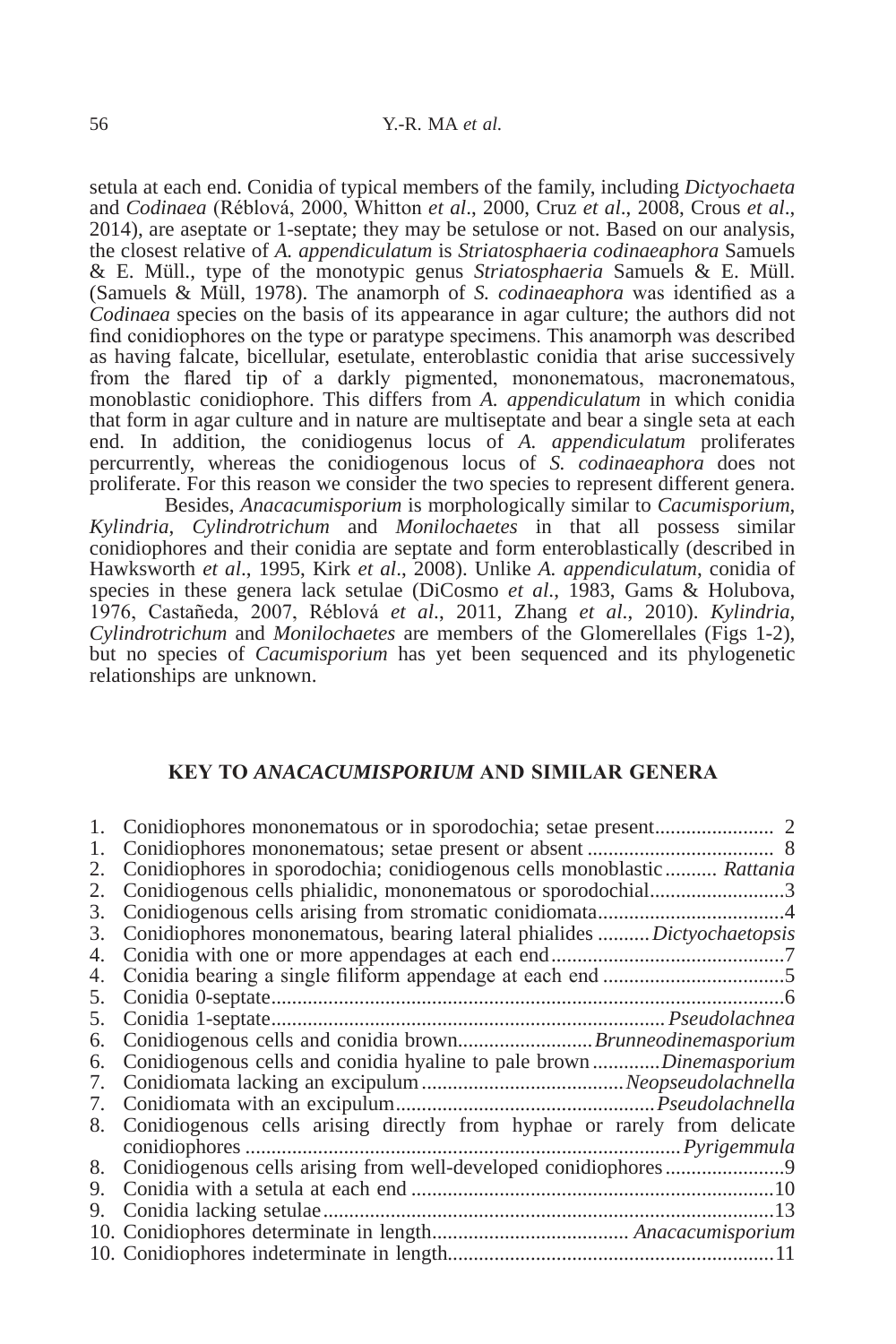| 14. Conidia usually with an eccentric protruding basal hilum Kylindria |  |
|------------------------------------------------------------------------|--|
|                                                                        |  |
|                                                                        |  |
|                                                                        |  |
|                                                                        |  |
|                                                                        |  |

**Acknowledgments.** We thank Dr Gary J. Samuels for correcting and improving the English. This project was supported by the National Natural Science Foundation of China (Nos. 31093440, 31230001) and the Ministry of Science and Technology of the People's Republic of China (No 2006FY120100).

#### **rEFErENcES**

- ALTSCHUL S.F., MADDEN T.L., SCHAFFER A.A., ZHANG J., ZHANG Z., MILLER W. & LIPMAN D.J., 1997 — Gapped BLAST and PSIBLAST: a new generation of protein database search programs. *Nucleic Acids Research* 25: 3389-3402.
- BLANCO F.A. & JUDELSON J.S., 2005 A bZIP transcription factor from *Phytophthora* interacts with a protein kinase and is required for zoospore motility and plant infection. *Molecular Microbiology* 56: 638-648.
- CASTAÑEDA-RUÍZ R.F., 1986 *Deuteromycotina de Cuba. Hyphomycetes IV*. Inst Invest Fund Agric Tropical "Alejandro de Humboldt", Habana, Cuba, 17 pp.
- CASTAÑEDA-RUÍZ R.F., 2007 Anamorphic fungi from submerged plant material: *Phaeomonilia pleiomorpha*, *P. corticola* and *Cacumisporium pleuroconidiophorum*. *Mycotaxon* 100: 327-336.
- CASTAÑEDA-RUÍZ R.F. & KENDRICK W.B., 1990a Conidial fungi from Cuba: I. *University Waterloo Biology Series* 32: 1-53.
- CASTAÑEDA-RUÍZ R.F. & KENDRICK W.B., 1990b Conidial fungi from Cuba: II. *University Waterloo Biology Series* 33: 1-61.
- CASTAÑEDA-RUÍZ R.F. & KENDRICK W.B., 1991 Ninety-nine conidial fungi from Cuba and three from Canada. *University Waterloo Biology Series* 35:1-132.
- CARMICHAEL J.W., KENDRICK W.B., CONNERS I.L. & SIGLER Y.L., 1980 *Genera of hyphomycetes*. University of Alberta Press, Alberta, 386 p.
- CRUZ A.C.R., LEĀO-FERREIRA S.M. & BARBOSA., 2008 Conidial fungi from semi-arid Caatinga biome of Brazil. New and interesting *Dictyochaeta* species. *Mycotaxon* 106: 15-27.
- CROUS P.W., VERKLEY G.J.M., CHRISTENSEN M., CASTAÑEDA-RUIZ R.F. & GROENEWALD J.Z., 2012 — How important are conidial appendages?. Persoonia 28:126-137.
- CROUS P.W., WINGFIELD M.J., SCHUMACHER R.K. & SUMMERELL B.A. *et al.* 2014 Fungal Planet description sheets: 281-319. *Persoonia* 33: 212-289.
- DICOSMO F., BERCH S. & KENDRICK B., 1983 *Cylindrotrichum*, *Chaetopsis*, and two new genera of hyphomycetes, *Kylindria* and *Xenokylindria*. *Mycologia* 75: 949-973.
- DOYLE J.J. & DOYLE J.L., 1987 A rapid DNA isolation procedure for small quantities of fresh leaf tissue. *Phytochem Bull* 19: 11-15.
- ELLIS M.B., 1971 *Dematiaceous hyphomycetes*. Commonwealth Mycological Institute, Kew, Surrey, England, 608 p.
- ELLIS M.B., 1976 *More dematiaceous hyphomycetes*. Commonwealth Mycological Institute, Kew, Surrey, England, 507 p.
- GAMS W. & HOLUBOVÁ V., 1976 *Chloridium* and some other dematiaceous Hyphomycetes growing on decaying wood. *Studies in Mycology* 13: 1-99.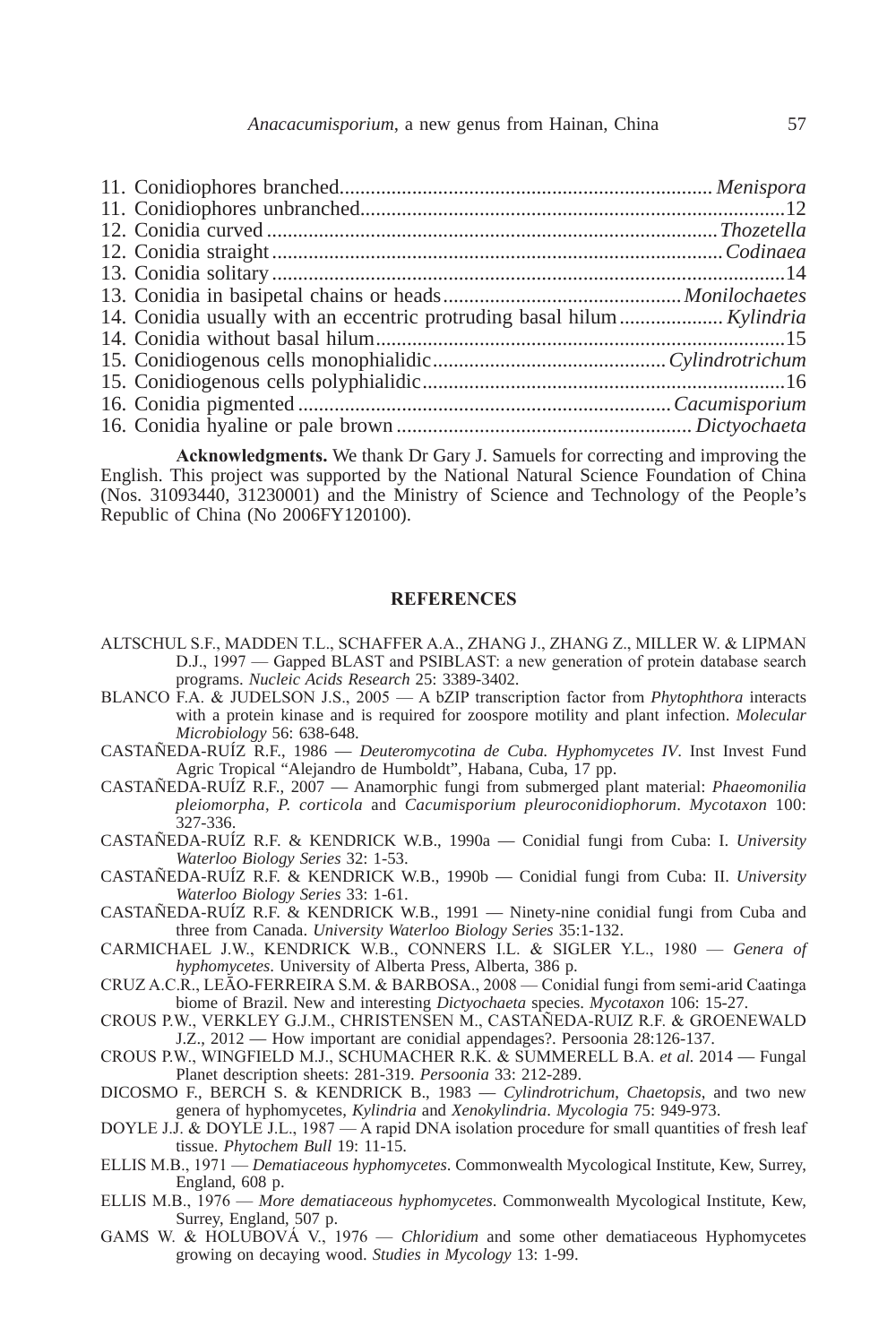- HERNÁNDEZ-RESTREPO M., GENÉ J., MENA J., CANO J., MADRID H., CASTAÑEDA-RUÍZ R.F. & GUARRO J., 2014 — New species of *Cordana* and epitypification of the genus. *Mycologia* 106: 723-734.
- HAWKSWORTH D.L., KIRK P.M., SUTTON B.C. & PEGLER D.N., 1995 *Ainsworth & Bisby's, Dictionary of the fungi, eighth edition*. International Mycological Institute, Kew, Surrey, 616 p.
- HASHIMOTO A., SATO G., MATSUDA T., HIRAYAMA K., HATAKEYAMA S., HARADA Y., SHIROUZU T. & TANAKA K., 2014 — Molecular taxonomy of *Dinemasporium* and its allied genera. *Mycoscience* 56: 86-101
- HASHIMOTO A., SATO G., MATSUDA T., MATSUMURA M., HATAKEYAMA S., HARADA Y. & TANAKA K., 2015 — Taxonomic revision of *Pseudolachnea* and *Pseudolachnella*, and establishment of *Neopseudolachnella* and *Pseudodinemasporium* gen. nov. *Mycologia* 107: 383-408.
- JEEWON R., YEUNG S.Y.Q. & Hyde K.D., 2009 A novel phylogenetic group within *Thozetella* (Chaetosphaeriaceae): a new taxon based on morphology and DNA sequence analyses. *Canadian Journal of Microbiology* 55: 680-687.
- KIRK P.M., CANNON P.F., MINTER D.W. & STALPERS J.A., 2008 *Dictionary of the fungi, tenth edition*. International Mycological Institute, Kew, 771 p.
- MATSUSHIMA T., 1975 *Icones Microfungorum a Matsushima Lectorum, Kobe, Japan*: Published by the author, 209 p.
- MATSUSHIMA T., 1983 *Matsushima Mycological Memoirs 3*. Published by the author, Kobe, Japan, 90 p.
- MATSUSHIMA T., 1985 *Matsushima Mycological Memoirs 4*. Published by the author, Kobe, Japan, 68 p.
- MATSUSHIMA T., 1989 *Matsushima Mycological Memoirs 6*. Published by the author, Kobe, Japan, 100 p.
- MATSUSHIMA T., 1993 *Matsushima Mycological Memoirs 7*. Published by the author, Kobe, Japan, 206 p.
- MATSUSHIMA T.. 1995 *Matsushima Mycological Memoirs 8*. Published by the author, Kobe, Japan, 54 p.
- MA L.G., MA J., ZHANG Y.D. & ZHANG X.G., 2012a *Spadicoides camelliae* and *Diplococcium livistonae*, two new hyphomycetes on dead branches from Fujian Province, China. *Mycoscience* 53: 25-30.
- MAGYAR D., SHOEMAKER R.A., BOBVOS J, CROUS P.W. & GROENEWALD J.Z., 2011 *Pyrigemmula*, a novel hyphomycete genus on grapevine and tree bark from Hungary. *Mycological Progress* 10: 307-314.
- MA J., WANG Y., MA L.G., ZHANG Y.D., CASTAÑEDA-RUÍZ R.F. & ZHANG X.G., 2011b Three new species of *Neosporidesmium* from Hainan, China. *Mycological Progress* 10: 157-162.
- MA J., WANG Y., O'NEILL N.R. & ZHANG X.G., 2011a A revision of the genus *Lomaantha*, with the description of a new species. *Mycologia* 103: 407-410.
- MA J., ZHANG Y.D., MA L.G., CASTAÑEDA-RUÍZ R.F. & ZHANG X.G., 2012b Three new species of *Sporidesmiella* from southern China. *Mycoscience* 53: 187-193.
- MA J., ZHANG K. & ZHANG X.G., 2008 Two new *Ellisembia* species from Hainan, China. *Mycotaxon* 104: 141-145.
- PAULUS B., GADEK P. & HYDE K.D., 2004 Phylogenetic and morphological assessment of five new species of *Thozetella* from an Australian rainforest. *Mycologia* 96: 1074-1087.
- RÉBLOVÁ M., 2000 The genus *Chaetosphaeria* and its anamorphs. *Studies In Mycology* 143: 149-168.
- RÉBLOVÁ M., BARR M.E. & SAMUELS G.J., 1999 Chaetosphaeriaceae, a new family for *Chaetosphaeria* and its relatives. *Sydowia* 51: 49-70.
- RÉBLOVÁ M., GAMS W. & SEIFERT K., 2011 *Monilochaetes* and allied genera of the *Glomerellale*s, and a reconsideration of families in the Microascales. *Studies In Mycology* 68: 163-191.
- REN S.C., MA J., MA L.G., ZHANG Y.D. & ZHANG X.G., 2012 *Sativumoides* and *Cladosporiopsis*, two new genera of hyphomycetes from China. *Mycological Progress* 11: 443-448.
- SUBRAMANIAN C.V., 1971 *Hyphomycetes. An account of Indian species, except Cercospora*. Indian Council of Ag Res, New Delhi, 930p.
- SWOFFORD D.L., 2002 *PAUP\* 4.0b10: phylogenetic analysis using parsimony (\*and other methods)*. Sunderland, Massachusetts: Sinauer Associates.
- SHENOY B.D., JEEWON R., WANG H.K., AMANDEEP K., HO W.H., BHAT D.J., CROUS P.W. & HYDE K.D., 2010 — Sequence data reveals phylogenetic affinities of fungal anamorphs